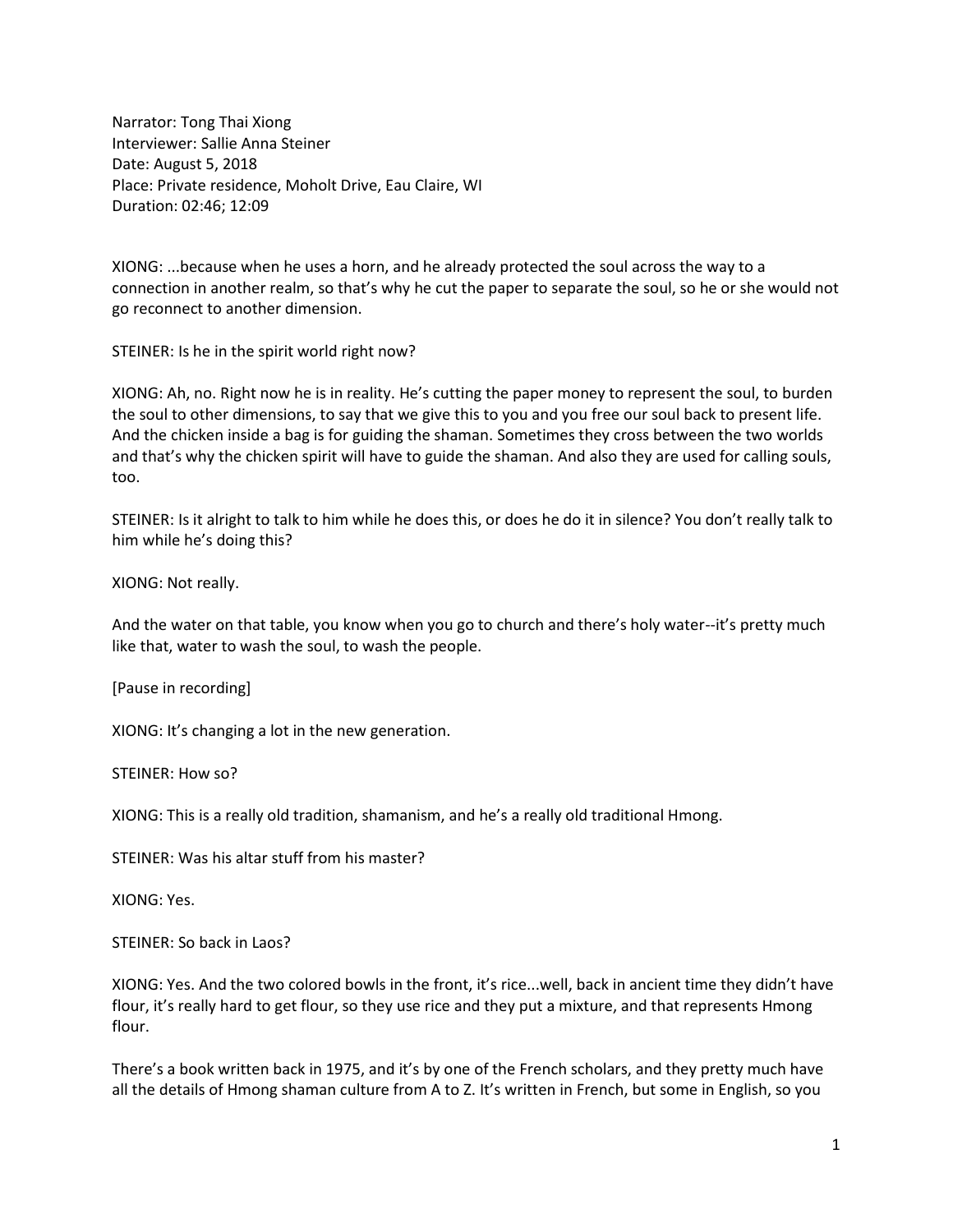might look into that. They have everything, from how shamanism began. And that philosopher actually took the time to go live with a Hmong shaman, and he wrote a book about it. It was written in '75. Even the young generations like us, we still refer to that book because you have to generally study the basic skills and know the knowledge, too. Because once you become a shaman, you have to actually learn, too. They will get you the spiritual, or get you the idea, but you have to actually learn from a master, from somebody else, too.

STEINER: Can I ask what kind of cases you've dealt with in your shaman practice?

XIONG: Well, it kind of depends if the shaman has a specialty. For me, when I help people it's with calling soul, and sometimes when people get really old, and they try to pass between two worlds, and they kind of go because they had a past life, and they cannot cross into the other dimension due to debt. And also, people who have passed already and they cannot cross to heaven because they have debt in this life or the life before, and they will come back to their sons, daughters that are close to them and make them sick. Then they call shaman, they say oh, that's because your father or your mother have debt from the life before this life, that's what you need paper money to pay for. So that's pretty much my clientele. Each shaman has a specialty.

STEINER: So you do a lot of soul guiding?

XIONG: Yeah, and also people, they cannot find their way to heaven, and that's why people will come to me, to guide their soul to heaven.

STEINER: When you were back in Laos...are you from Laos?

XIONG: Yes, I was born in Laos, but I was raised in the hills. I was seven or eight years old when I came to this country, a first grader.

STEINER: So, did you have any experience with shamans back then?

XIONG: No, back then I was really young. I remember I was like five or six, and that's really young.

STEINER: But then here you had experience with shamans. Did your parents bring a shaman to the house when you were sick and stuff?

XIONG: Yeah.

STEINER: Did you always believe in it, or did you doubt?

XIONG: At first I doubted, because I'm the new generation, right? Like I told you, I was sick for four or five years, and they said "Yeah, you have to become a shaman," and I said no, I didn't want to. Because that's only for people in the traditional way. I denied it. But after the ritual, it worked. And sometimes when we go to people's houses to do shaman for them, do I believe it? Yes. And do I cure people? Yes. But sometimes we say go to the doctor first, and if they cannot find anything wrong with you, you can come to us and we will see the other world, the other dimensions, to balance the mind, and soul, and body. That's pretty much what shaman do. So we tell them to go to the doctor first. We cannot just say oh, this and that, no--we say you go to see a doctor.